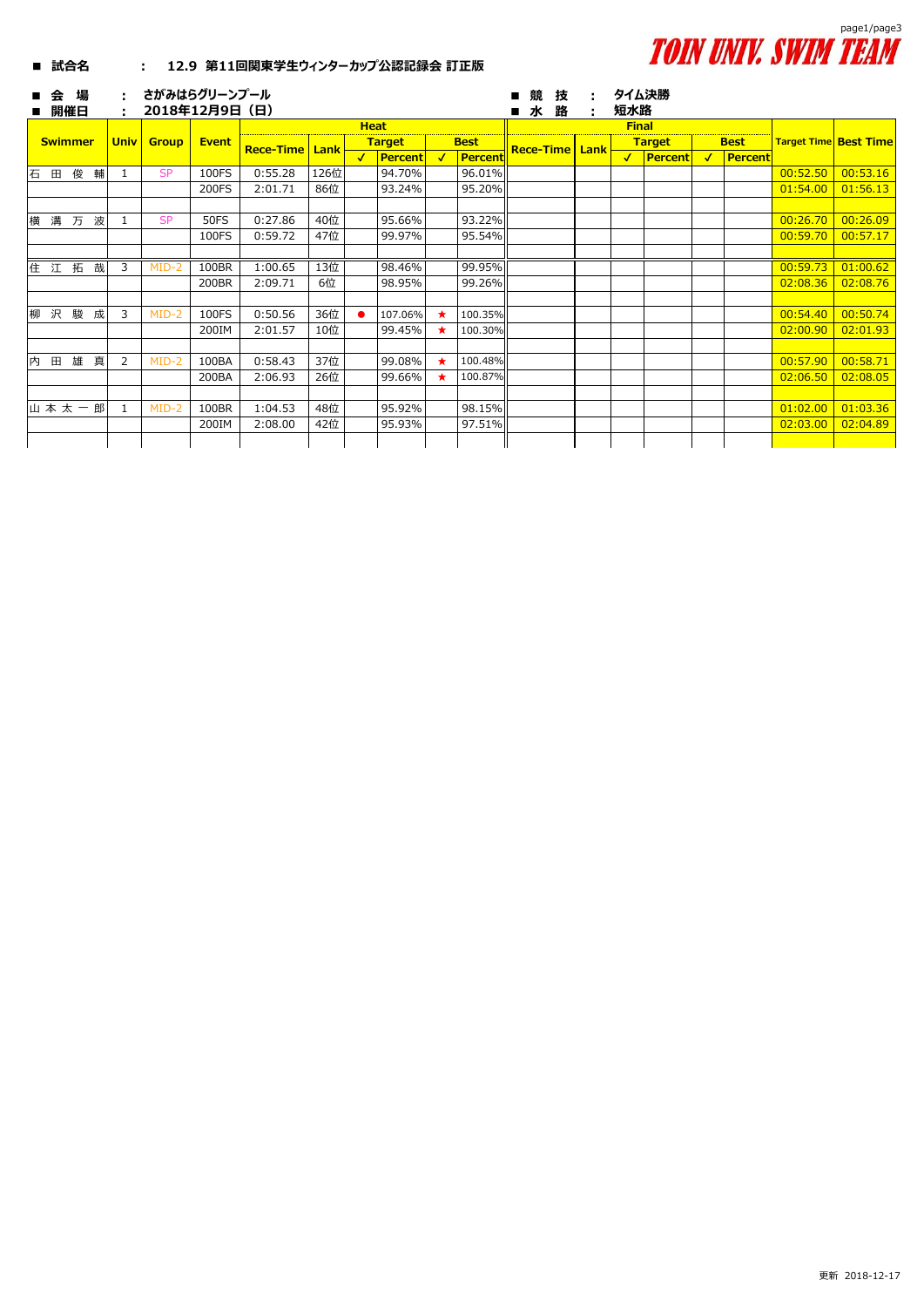

## **■ 試合名 : 12.9 第11回関東学生ウィンターカップ公認記録会 訂正版**

| 阿   | 部 | 峻     | 也 | 3              | $MID-1$ | 200FS       | 1:52.11 | 41位 |           | 96.01%  |         | 98.18%  |                           |  |  | 01:47.81 | 01:50.11 |
|-----|---|-------|---|----------------|---------|-------------|---------|-----|-----------|---------|---------|---------|---------------------------|--|--|----------|----------|
|     |   |       |   |                |         | 200FLY      | 1:58.52 | 9位  |           | 98.46%  | $\star$ | 100.38% |                           |  |  | 01:56.72 | 01:58.97 |
|     |   |       |   |                |         |             |         |     |           |         |         |         |                           |  |  |          |          |
| 加   |   | 藤     | 樹 | 3              | $MID-1$ | 100FLY      | 0:55.12 | 30位 |           | 96.97%  |         | 98.56%  |                           |  |  | 00:53.50 | 00:54.34 |
|     |   |       |   |                |         | 200FLY      | 1:56.75 | 5位  |           | 100.15% |         |         | 101.94% ←ジャパンオープン標準記録突破!! |  |  | 01:56.92 | 01:59.06 |
|     |   |       |   |                |         |             |         |     |           |         |         |         |                           |  |  |          |          |
|     |   | 若狭向日葵 |   | 3              | $MID-1$ | 100FLY      | 1:02.28 | 17位 |           | 98.73%  |         | 99.17%  |                           |  |  | 01:01.50 | 01:01.77 |
|     |   |       |   |                |         | 200FLY      | 2:11.82 | 7位  |           | 98.91%  | $\star$ | 100.44% |                           |  |  | 02:10.40 | 02:12.40 |
|     |   |       |   |                |         |             |         |     |           |         |         |         |                           |  |  |          |          |
| 坂   |   | 本     | 陸 | $\overline{2}$ | $MID-1$ | 100BA       | 0:58.51 | 38位 |           | 98.24%  | $\star$ | 100.10% |                           |  |  | 00:57.50 | 00:58.57 |
|     |   |       |   |                |         | 200BA       | 2:02.96 | 15位 |           | 99.21%  | $\star$ | 100.72% |                           |  |  | 02:02.00 | 02:03.85 |
|     |   |       |   |                |         |             |         |     |           |         |         |         |                           |  |  |          |          |
| 滝   |   | 沢     | 健 | $\overline{2}$ | $MID-1$ | 100BA       | 0:57.16 | 28位 |           | 96.07%  |         | 97.65%  |                           |  |  | 00:55.00 | 00:55.85 |
|     |   |       |   |                |         | 200BA       | 2:00.13 | 6位  |           | 98.06%  |         | 99.30%  |                           |  |  | 01:57.84 | 01:59.30 |
|     |   |       |   |                |         |             |         |     |           |         |         |         |                           |  |  |          |          |
| 保 坂 |   | 誠     | 也 | 2              | $MID-1$ | 200IM       | 2:02.10 | 15位 |           | 99.91%  | ★       | 100.11% |                           |  |  | 02:01.99 | 02:02.24 |
|     |   |       |   |                |         |             |         |     |           |         |         |         |                           |  |  |          |          |
|     |   |       |   |                |         |             |         |     |           |         |         |         |                           |  |  |          |          |
| 鵜   | 飼 | 雪     | 菜 | $\overline{2}$ | $MID-1$ | <b>50BA</b> | 0:29.29 | 6位  | $\bullet$ | 100.68% | $\star$ | 104.72% |                           |  |  | 00:29.49 | 00:30.74 |
|     |   |       |   |                |         | 200BA       | 2:14.40 | 9位  | $\bullet$ | 101.40% | $\star$ | 102.61% |                           |  |  | 02:16.31 | 02:18.00 |
|     |   |       |   |                |         |             |         |     |           |         |         |         |                           |  |  |          |          |
|     |   | 水口文那  |   | 2              | $MID-1$ | 100FLY      | 1:03.00 | 19位 |           | 97.96%  |         | 99.15%  |                           |  |  | 01:01.74 | 01:02.47 |
|     |   |       |   |                |         | 200FLY      | 2:16.27 | 16位 |           | 98.88%  |         | 99.27%  |                           |  |  | 02:14.76 | 02:15.28 |
|     |   |       |   |                |         |             |         |     |           |         |         |         |                           |  |  |          |          |
|     |   | 伊藤達斗  |   | 1              | $MID-1$ | 100FLY      | 0:55.95 | 41位 |           | 99.91%  | $\star$ | 100.41% |                           |  |  | 00:55.90 | 00:56.18 |
|     |   |       |   |                |         | 200FLY      | 2:03.13 | 22位 |           | 97.13%  |         | 99.29%  |                           |  |  | 01:59.70 | 02:02.26 |
|     |   |       |   |                |         |             |         |     |           |         |         |         |                           |  |  |          |          |
| 小池  |   | 哲     | 平 | $\mathbf{1}$   | $MID-1$ | 200IM       | 2:09.26 | 48位 |           | 97.98%  |         | 98.06%  |                           |  |  | 02:06.70 | 02:06.80 |
|     |   |       |   |                |         | 400IM       | 4:33.29 | 12位 |           | 98.97%  |         | 99.58%  |                           |  |  | 04:30.50 | 04:32.16 |
|     |   | 渋谷怜於  |   | $\mathbf{1}$   | $MID-1$ | 100FLY      | 0:56.21 | 44位 |           | 98.72%  |         | 97.89%  |                           |  |  | 00:55.50 | 00:55.05 |
|     |   |       |   |                |         | 200FLY      | 2:02.02 | 18位 |           | 98.74%  |         | 99.04%  |                           |  |  | 02:00.50 | 02:00.86 |
|     |   |       |   |                |         |             |         |     |           |         |         |         |                           |  |  |          |          |
|     |   | 濱上未祐  |   | 1              | $MID-1$ | 100BR       | 1:15.16 | 24位 |           | 94.88%  |         | 97.46%  |                           |  |  | 01:11.50 | 01:13.30 |
|     |   |       |   |                |         | 200IM       | 2:20.81 | 16位 |           | 98.48%  |         | 98.24%  |                           |  |  | 02:18.70 | 02:18.38 |
|     |   |       |   |                |         |             |         |     |           |         |         |         |                           |  |  |          |          |
| 前   |   | 田未    | 夢 | 1              | $MID-1$ | 100FLY      | 1:06.29 | 24位 |           | 96.10%  |         | 96.50%  |                           |  |  | 01:03.80 | 01:04.05 |
|     |   |       |   |                |         | 200FLY      | 2:20.81 | 20位 |           | 97.59%  |         | 97.85%  |                           |  |  | 02:17.50 | 02:17.84 |
|     |   |       |   |                |         |             |         |     |           |         |         |         |                           |  |  |          |          |
|     |   |       |   |                |         |             |         |     |           |         |         |         |                           |  |  |          |          |